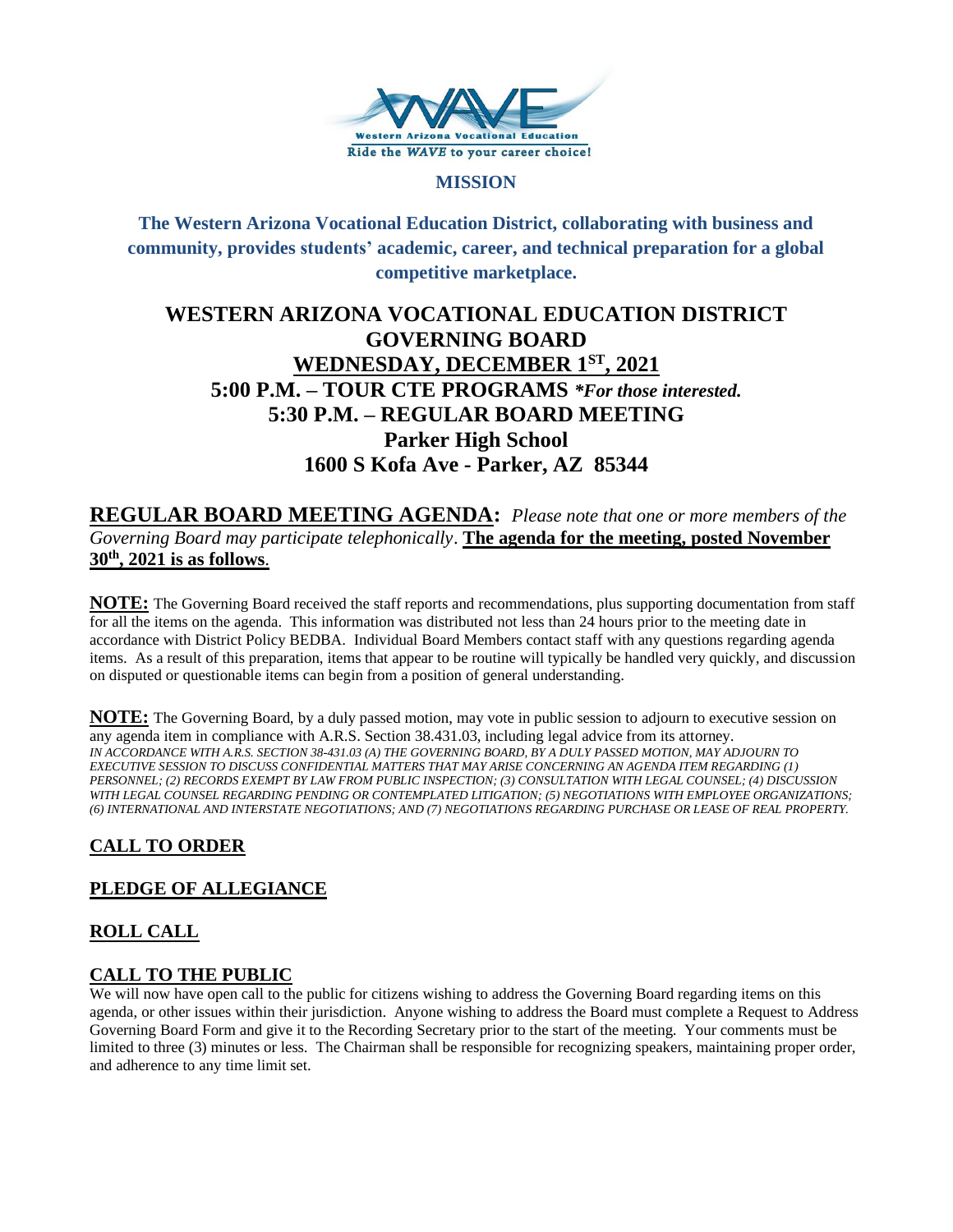#### REGULAR BOARD MEETING AGENDA December 1, 2021 WAVE GOVERNING BOARD **PAGE 2**

The Governing Board shall not hear personal complaints against school personnel or any person connected with the school system unless other procedures provided by the Board for disposition of legitimate complaints involving individuals have been followed.

The Governing Board meeting is subject to the Arizona Open Meeting Law. The Board will not respond to comments or presentations made in the Call to the Public. At the conclusion of the open call to the public, individual members of the Board may respond to criticism made by those who have addressed them, may ask staff to review a matter, or may ask that a matter be put on a future agenda.

## **AGENDA MODIFICATIONS:**

Any items to be moved to another place on the agenda or withdrawn from the agenda completely.

### **WAIVER MOTION:**

Motion to waive the reading in full resolutions presented for adoption at this meeting.

## **SUPERINTENDENT'S REPORT**

- a) Superintendent Report and Legislative Update (Written)
- b) Recognitions/Presentations WAVE Outstanding Work Award
- c) CTE Director Reports (Written)

## **GOVERNING BOARD MEMBER REPORTS**

### **ITEMS TO BE WITHDRAWN FROM CONSENT AGENDA**

### **CONSENT AGENDA**

- 1. Approve WAVE District operating expense vouchers and payroll vouchers.
- 2. Discussion and possible action to approve the minutes of the November  $3<sup>rd</sup>$ , 2021 Regular Board Meeting.

### **OLD BUSINESS**

- 3. Discussion and possible action on items relating to school closures, Board meetings, school reopening and COVID19 pandemic related issues to include but not limited to:
	- ADM Update
	- Operations
	- State of AZ OSHA Plan Update
- 4. Discussion and information on WAVE Governing Board redistricting. Information Only.
- 5. Second reading for discussion and action on change in policies as advised by the Arizona School Boards Association – Policy Services Advisory #712-715.
- 6. Discussion and possible action on Superintendent's evaluation. The Board may vote to discuss this matter in executive session pursuant to A.R.S.  $\S$  38-431.03 (A)(1).